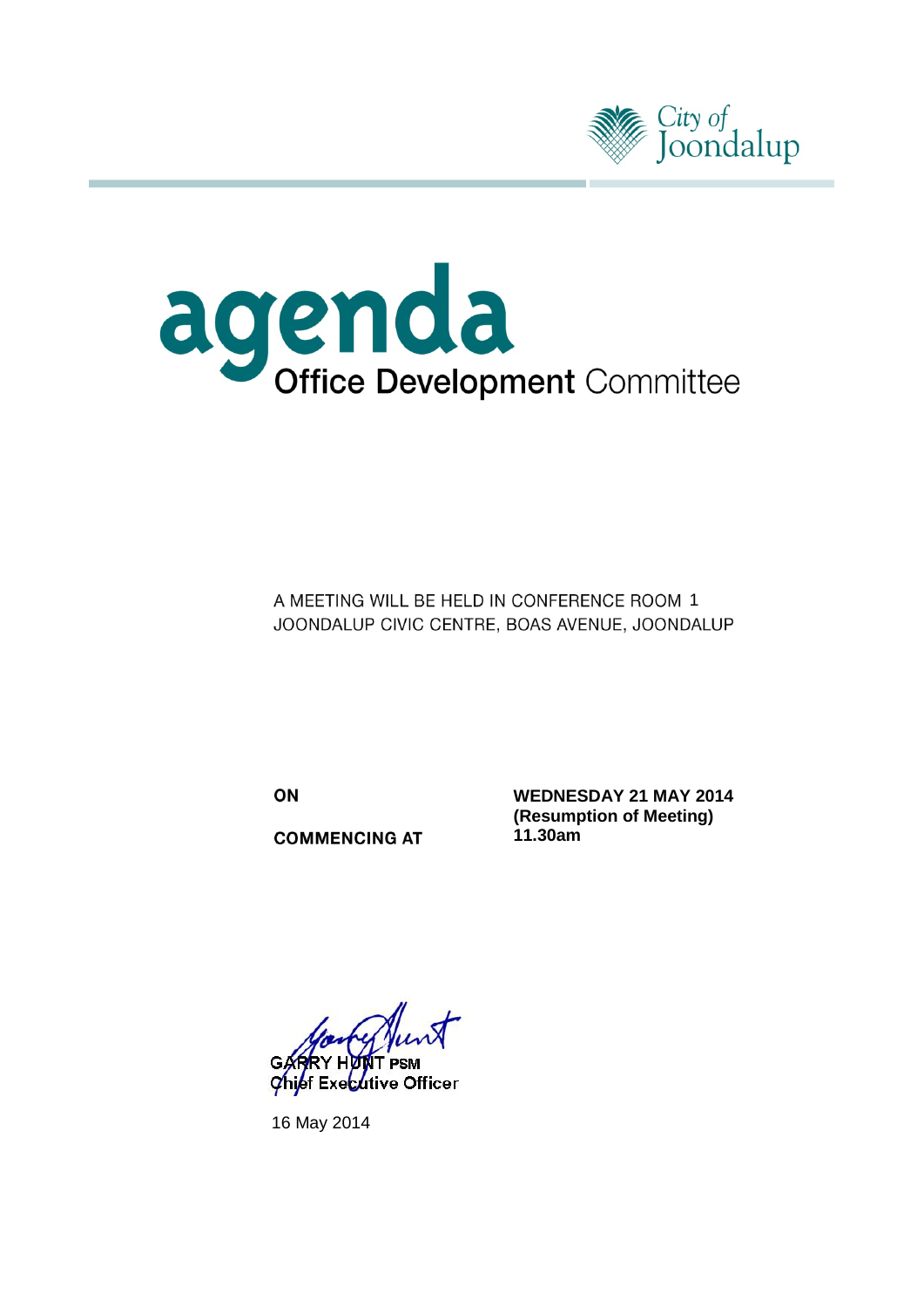# **PROCEDURES FOR PUBLIC QUESTION TIME**

The following procedures for the conduct of Public Question Time were adopted at the Council meeting held on 19 November 2013:

# **Questions asked verbally**

- 1 Members of the public are invited to ask questions at Committee Meetings.
- 2 Questions asked at an Ordinary Committee meeting must relate to a matter that affects the City of Joondalup. Questions asked at a Special meeting of the Committee must relate to the purpose for which the meeting has been called.
- 3 A register will be provided for those persons wanting to ask questions to enter their name. Persons will be requested to come forward in the order in which they are registered, and to give their name and full address.
- 4 Public question time will be limited to two minutes per member of the public, with a limit of two verbal questions per member of the public.
- 5 Statements are not to precede the asking of a question during public question time. Statements should be made during public statement time.
- 6 Members of the public are encouraged to keep their questions brief to enable everyone who desires to ask a question to have the opportunity to do so.
- 7 Public question time will be allocated a minimum of 15 minutes and may be extended in intervals of up to 10 minutes by resolution of the Committee, but the total time allocated for public questions to be asked and responses to be given is not to exceed 35 minutes in total. Public question time is declared closed following the expiration of the allocated time period, or earlier than such time where there are no further questions.
- 8 Questions are to be directed to the Presiding Member and shall be asked politely, in good faith, and are not to be framed in such a way as to reflect adversely or be defamatory on a particular Elected Member or City employee. The Presiding Member shall decide to:
	- accept or reject any question and his/her decision is final
	- nominate a member of the Committee and/or City employee to respond to the question or
	- take a question on notice. In this case a written response will be provided as soon as possible, and included in the agenda of the next Committee meeting.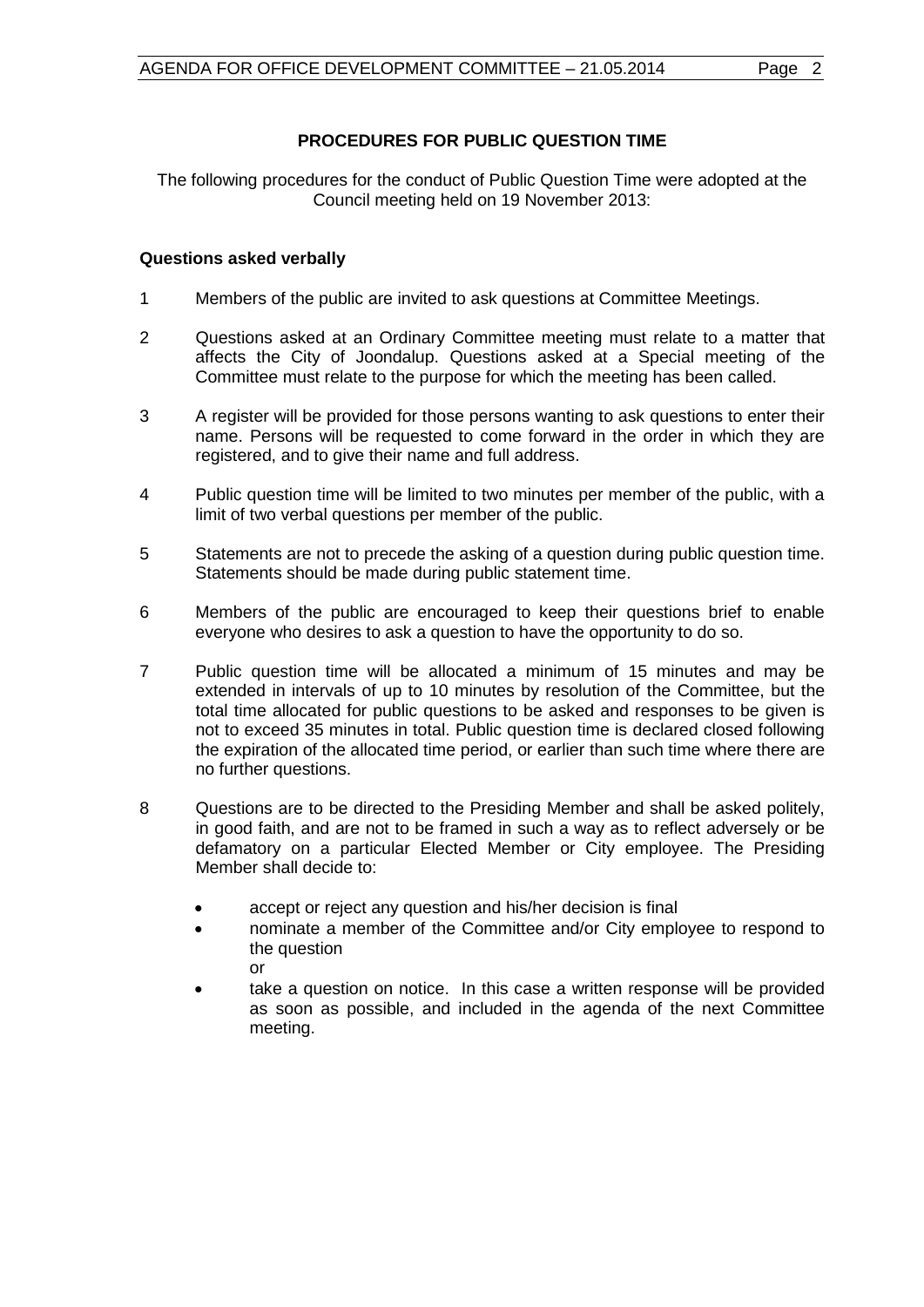- 9 Where an Elected Member is of the opinion that a member of the public is:
	- asking a question at a Committee meeting, that does not relate to a matter affecting the City or
	- making a statement during public question time,

they may bring it to the attention of the Presiding Member who will make a ruling.

- 10 Questions and any response will be summarised and included in the minutes of the Committee meeting.
- 11 It is not intended that question time should be used as a means to obtain information that would not be made available if it was sought from the City's records under Section 5.94 of the *Local Government Act 1995* or the *Freedom of Information Act 1992* (FOI Act 1992). Where the response to a question(s) would require a substantial commitment of the City's resources, the Chief Executive Officer (CEO) will determine that it is an unreasonable impost upon the City and refuse to provide it. The CEO will advise the member of the public that the information may be sought in accordance with the FOI Act 1992.

#### **Questions in Writing – (Residents and/or ratepayers of the City of Joondalup only)**

- 1 Only City of Joondalup residents and/or ratepayers may submit questions to the City in writing.
- 2 Questions asked at an Ordinary Committee meeting must relate to a matter that affects the City of Joondalup. Questions asked at a Special meeting of the Committee must relate to the purpose for which the meeting has been called.
- 3 The City will accept a maximum of five written questions per City of Joondalup resident/ratepayer. To ensure equality and consistency, each part of a multi-part question will be treated as a question in its own right.
- 4 Questions lodged by 9.00am on the day immediately prior to the scheduled Committee meeting will be responded to, where possible, at the Committee meeting. These questions, and their responses, will be distributed to Elected Members and made available to the public in written form at the meeting.
- 5 The Presiding Member shall decide to accept or reject any written question and his/her decision is final. Where there is any concern about a question being offensive, defamatory or the like, the Presiding Member will make a determination in relation to the question. Questions determined as offensive, defamatory or the like will not be published. Where the Presiding Member rules questions to be out of order, an announcement to this effect will be made at the meeting, including the reason(s) for the decision.
- 6 The Presiding Member may rule questions out of order where they are substantially the same as questions previously submitted and responded to.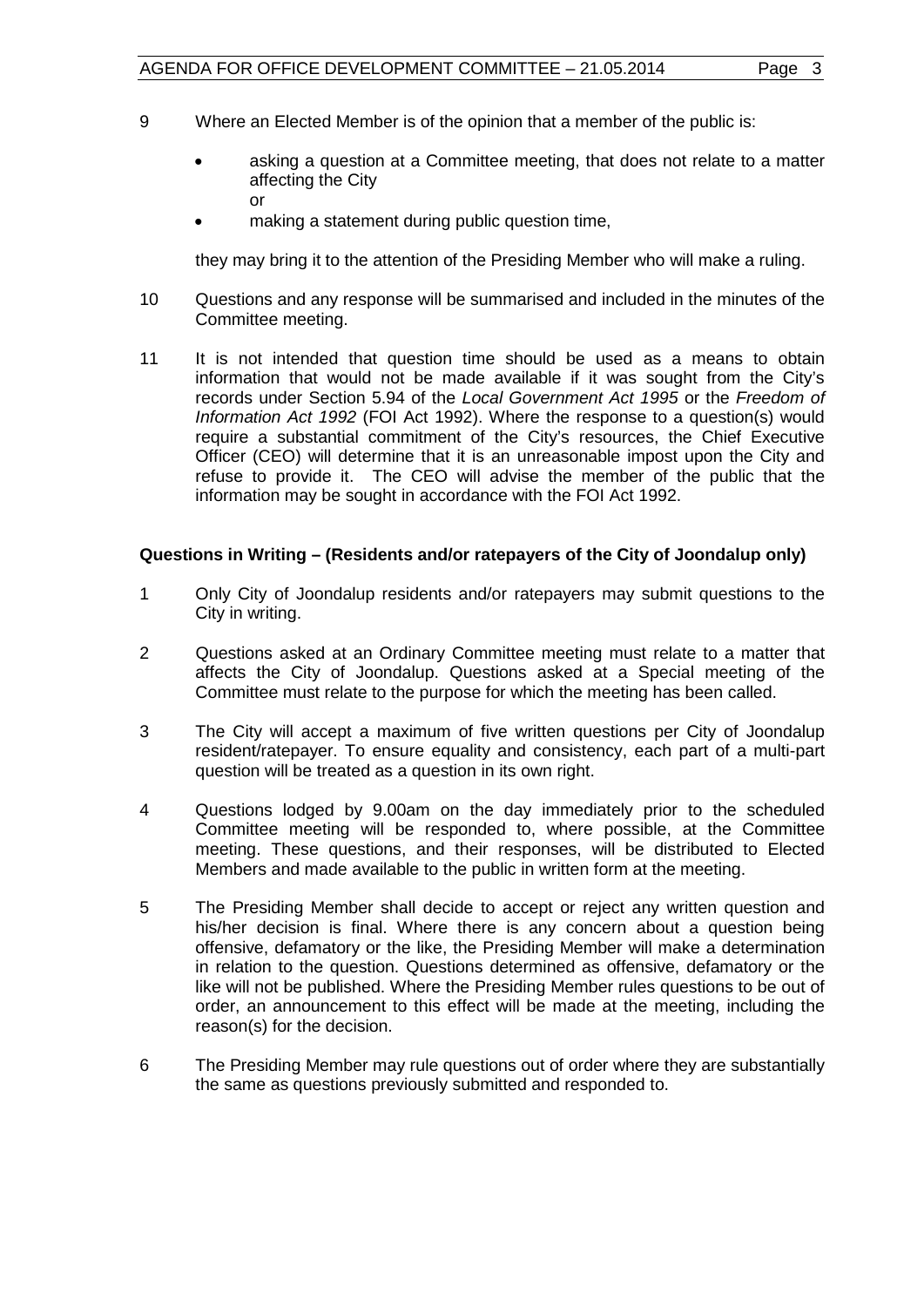- 7 Written questions unable to be responded to at a Committee meeting will be taken on notice. In this case, a written response will be provided as soon as possible and included on the agenda of the next Committee meeting.
- 8 A person who submits written questions may also ask questions at a Committee meeting and questions asked verbally may be different to those submitted in writing.
- 9 Questions and any response will be summarised and included in the minutes of the Committee meeting.
- 10 It is not intended that question time should be used as a means to obtain information that would not be made available if it was sought from the City's records under Section 5.94 of the *Local Government Act 1995* or the *Freedom of Information Act 1992* (FOI Act 1992). Where the response to a question(s) would require a substantial commitment of the City's resources, the Chief Executive Officer (CEO) will determine that it is an unreasonable impost upon the City and may refuse to provide it. The CEO will advise the member of the public that the information may be sought in accordance with the FOI Act 1992.

#### **DISCLAIMER**

Responses to questions not submitted in writing are provided in good faith and as such, should not be relied upon as being either complete or comprehensive.

# **PROCEDURES FOR PUBLIC STATEMENT TIME**

The following procedures for the conduct of Public Statement Time were adopted at the Council meeting held on 19 November 2013:

- 1 Members of the public are invited to make statements, either verbally or in writing, at Committee meetings.
- 2 Statements made at an Ordinary Committee meeting must relate to a matter that affects the City of Joondalup. Statements made at a Special meeting of the Committee must relate to the purpose for which the meeting has been called.
- 3 A register will be provided for those persons wanting to make a statement to enter their name. Persons will be requested to come forward in the order in which they are registered, and to give their name and full address.
- 4 Public statement time will be limited to two minutes per member of the public.
- 5 Members of the public are encouraged to keep their statements brief to enable everyone who desires to make a statement to have the opportunity to do so.
- 6 Public statement time will be allocated a maximum time of 15 minutes. Public statement time is declared closed following the 15 minute allocated time period, or earlier than such time where there are no further statements.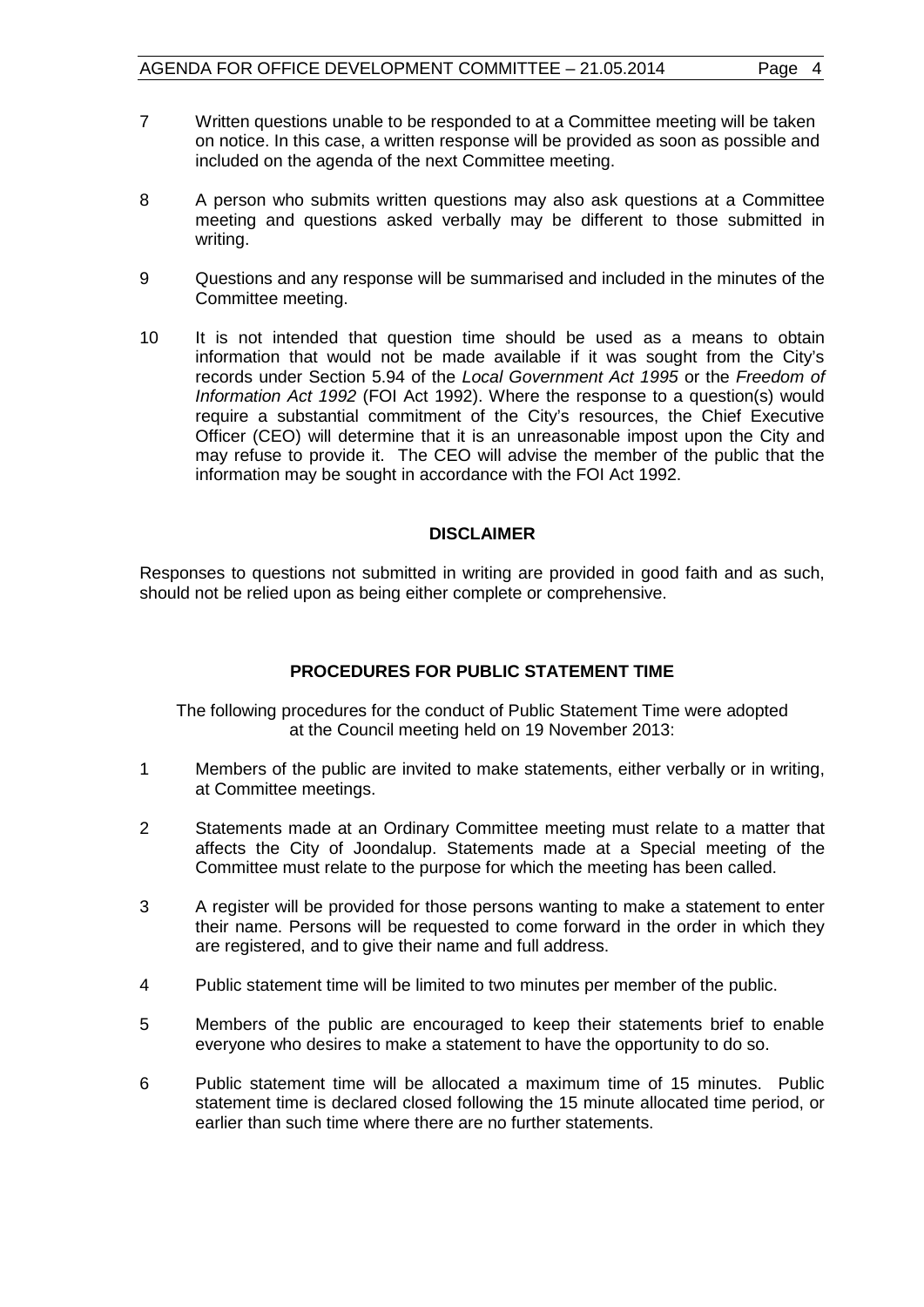- 7 Statements are to be directed to the Presiding Member and are to be made politely in good faith and are not to be framed in such a way as to reflect adversely or be defamatory on a particular Elected Member or City employee.
- 8 Where an Elected Member is of the opinion that a member of the public is making a statement at a Committee meeting, that does not relate to a matter affecting the City,-they may bring it to the attention of the Presiding Member who will make a ruling.
- 9 A member of the public attending a Committee meeting may present a written statement rather than making the statement verbally if he or she so wishes.
- 10 Statements will be summarised and included in the minutes of the Committee meeting.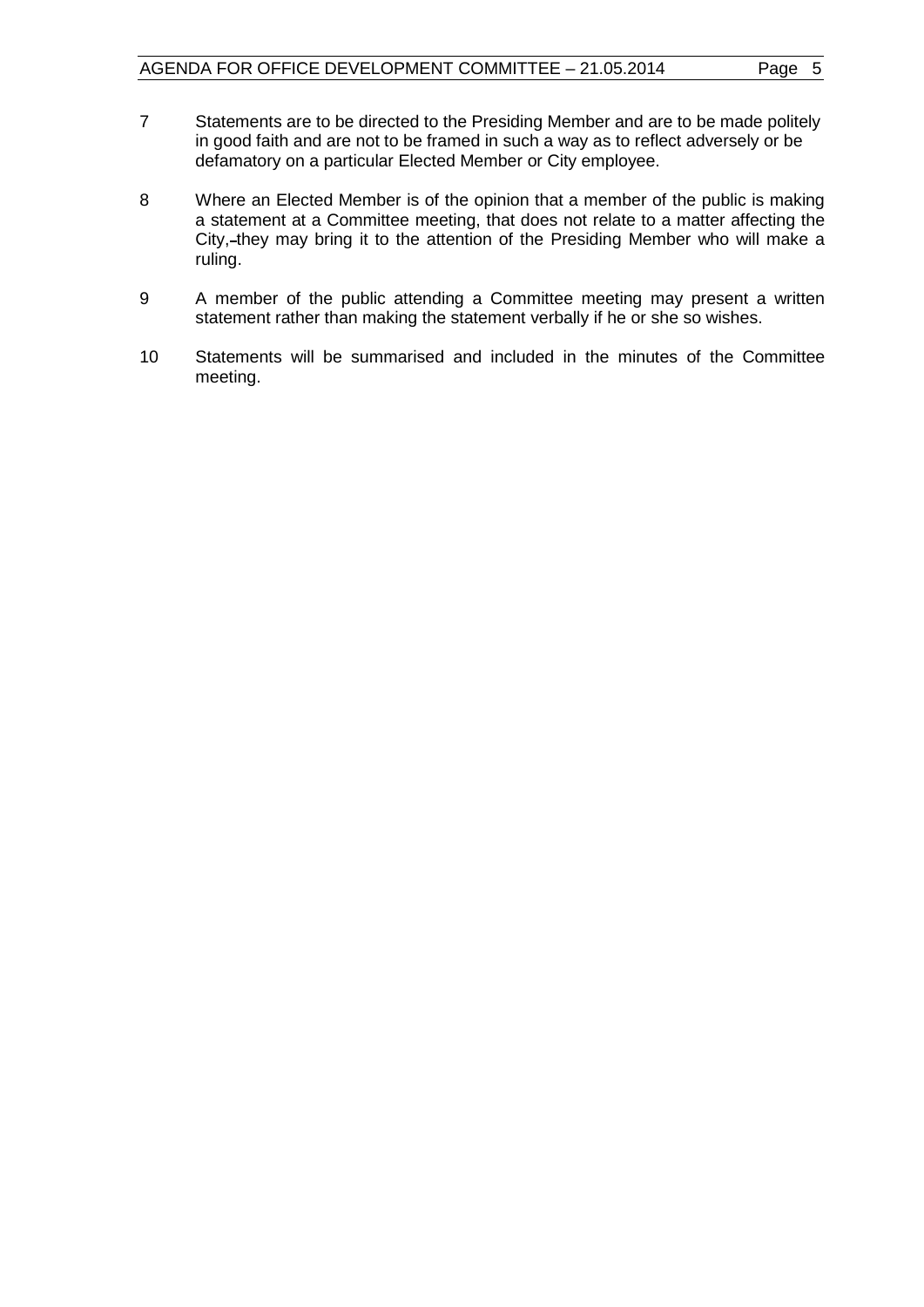#### **TABLE OF CONTENTS**

| Item No. | <b>Title</b>                                                                                   | Page No. |
|----------|------------------------------------------------------------------------------------------------|----------|
|          | <b>Declaration of Opening of Resumed Meeting</b>                                               | 8        |
|          | Declarations of Interest - dealt with on 3 December 2013                                       | 8        |
|          | Public Question Time - dealt with on 3 December 2013                                           | 8        |
|          | Public Statement Time – dealt with on 3 December 2013                                          | 8        |
|          | Apologies/Leave of absence                                                                     | 9        |
|          | Confirmation of Minutes – dealt with on 3 December 2013                                        | 9        |
|          | Announcements by the Presiding<br>Member without<br>discussion - dealt with on 3 December 2013 | 9        |
|          | Identification of matters for which the meeting may be<br>closed to the public                 | 9        |
|          | Petitions and deputations – dealt with on 3 December 2013                                      | 9        |
|          | <b>Reports</b>                                                                                 | 10       |
| 1        | Confidential - Joondalup City Centre Commercial Office<br>Development: Options To Progress     | 10       |
|          | <b>Urgent Business</b>                                                                         | 11       |
|          | Motions of which previous notice has been given                                                | 11       |
|          | <b>Requests for Reports for future consideration</b>                                           | 11       |
|          | <b>Closure</b>                                                                                 | 11       |

# **Note:**

Clause 15.10 of the City's *Meeting Procedures Local Law 2013* states:

*This local law applies generally to committee meetings except for clause 7.1 in respect of members seating and clause 7.8 in respect of limitation on members speaking.*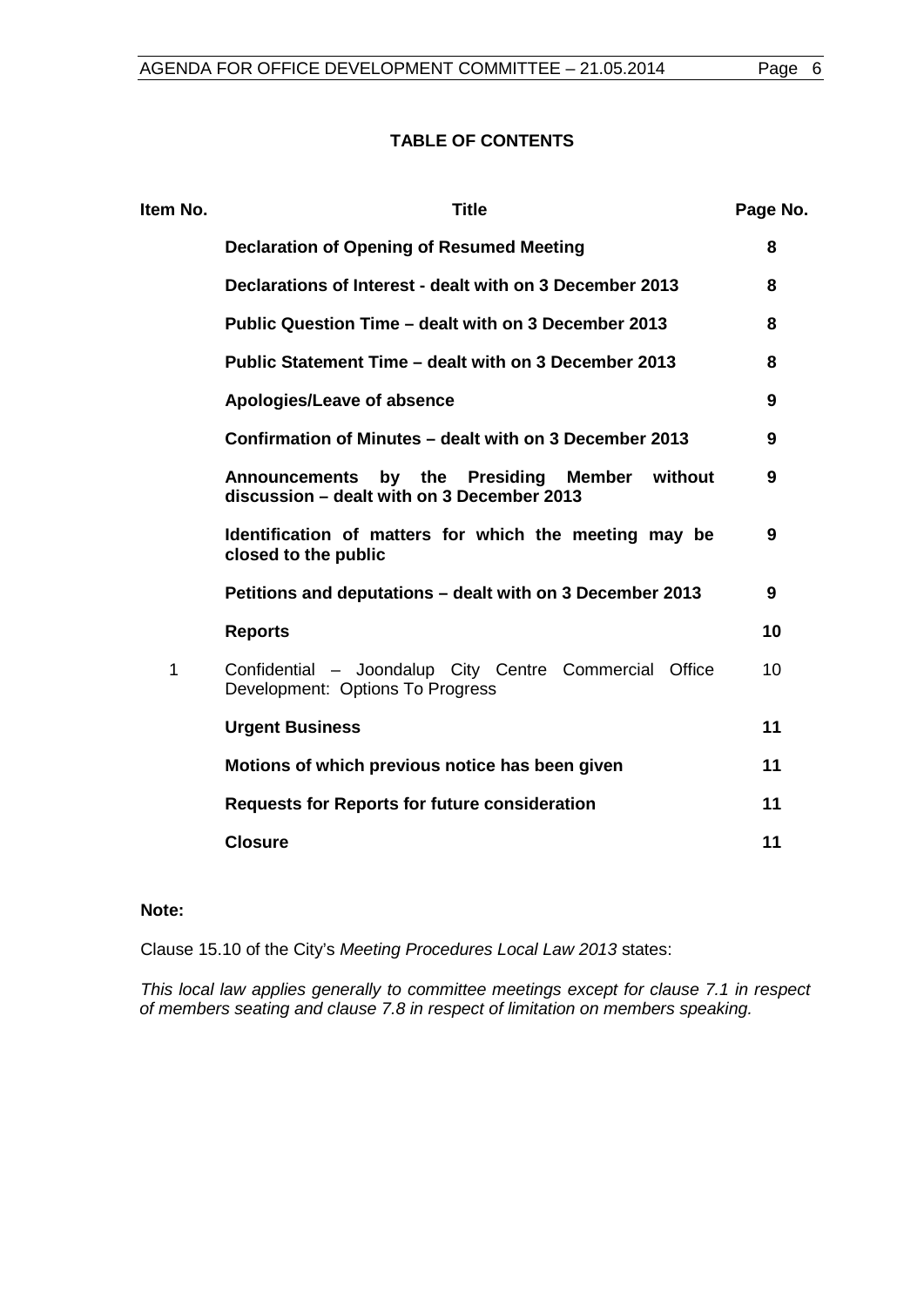# **CITY OF JOONDALUP**

Notice is hereby given that the adjourned meeting of the **Office Development Committee** held on **Tuesday 29 April 2014** will **RESUME** in Conference Room 1, Joondalup Civic Centre, Boas Avenue, Joondalup on **Wednesday 21 May 2014** commencing at **11.30am.**

ef Exe<mark>c∡</mark>ttive Officer

Joondalup 16 May 2014 **Western Australia** 

# **AGENDA**

# **Committee Members (6)**

#### **Committee Members**

Mayor Troy Pickard *Presiding Member* Cr Liam Gobbert Cr Kerry Hollywood<br>Cr Tom McLean, JP **Deputy Presiding Member** Mr Garry Hunt Chief Executive Officer Ms Dale Page **Director Planning and Community Development** 

# **Quorum for Meetings (3):**

The quorum for a meeting is to be at least 50% of the number of offices (whether vacant or not) of members of the committee.

# **Simple Majority:**

A simple majority is to be more than 50% of those members present at the meeting.

# **Absolute Majority (4):**

An absolute majority vote is to be more than 50% of the number of offices (whether vacant or not) of the committee.

# **Casting Vote:**

In the event that the vote on a motion is tied, the presiding person must cast a second vote.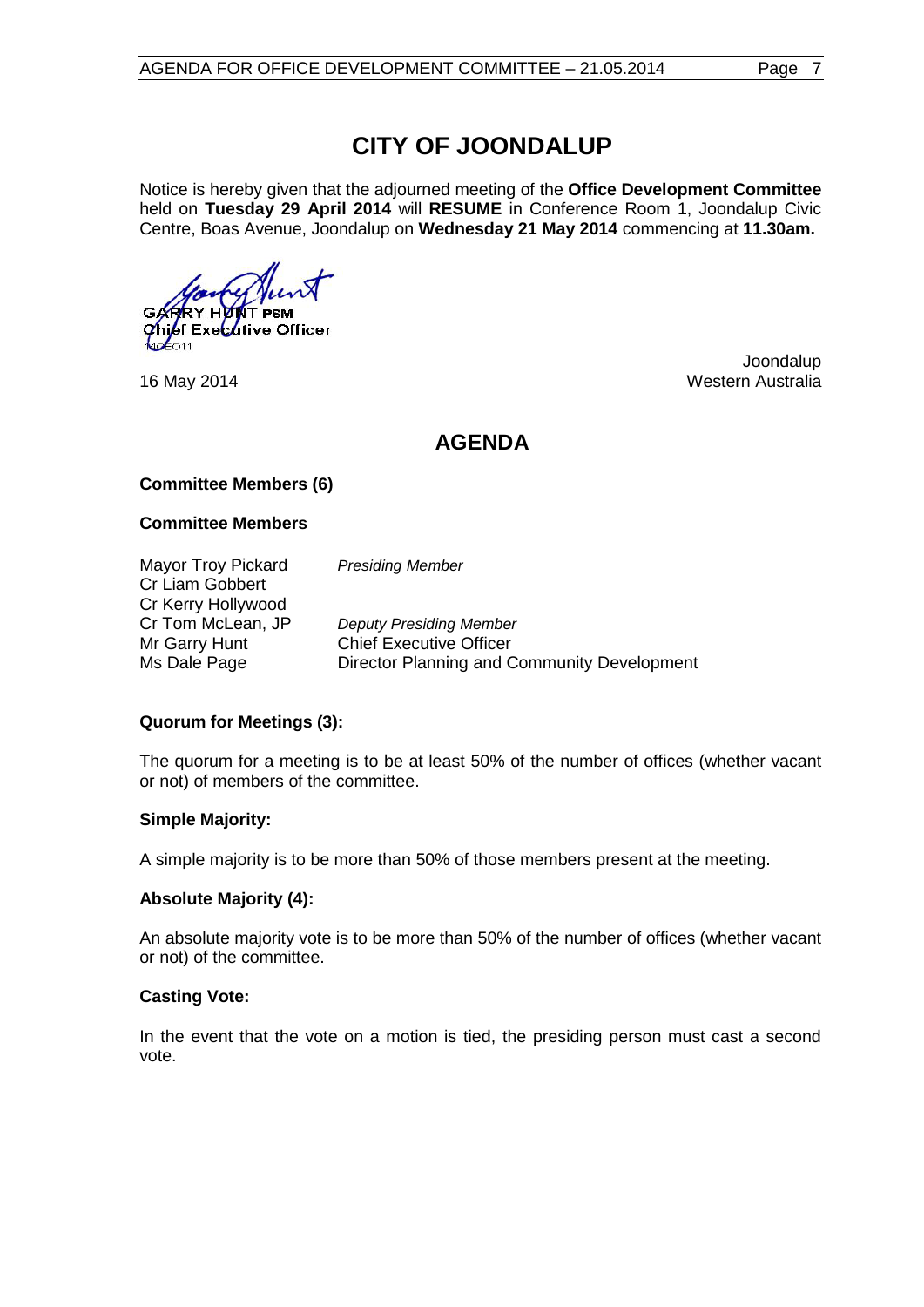# *Terms of Reference*

To provide advice and make recommendations to Council on:

- *the preferred location for the development of the Joondalup City Centre Commercial Office Development*
- *the architectural design elements to be incorporated into the Joondalup City Centre Commercial Office Development*
- *the core components to be included in the Joondalup City Centre Office Development*
- *the development models and financial structures to progress the Joondalup City Centre Commercial Office Development, including expressions of interest*
- *the options for the ongoing management and utilisation of the Joondalup City Centre Commercial Office Development.*

#### *Delegated Authority*

*The Office Development Committee has delegated authority to make appropriate decisions on behalf of Council that are aligned with the Committee's Terms of Reference and in accordance with the constraints of the Local Government Act 199*5.

# <span id="page-7-0"></span>**DECLARATION OF OPENING OF RESUMED MEETING**

# <span id="page-7-1"></span>**DECLARATIONS OF INTEREST**

There were no interests declared at the Office Development Committee meeting held on 3 December 2013.

# <span id="page-7-2"></span>**PUBLIC QUESTION TIME**

This Item was dealt with at the Office Development Committee meeting held on 3 December 2013, with no members of the public being present.

#### <span id="page-7-3"></span>**PUBLIC STATEMENT TIME**

This Item was dealt with at the Office Development Committee meeting held on 3 December 2013, with no members of the public being present.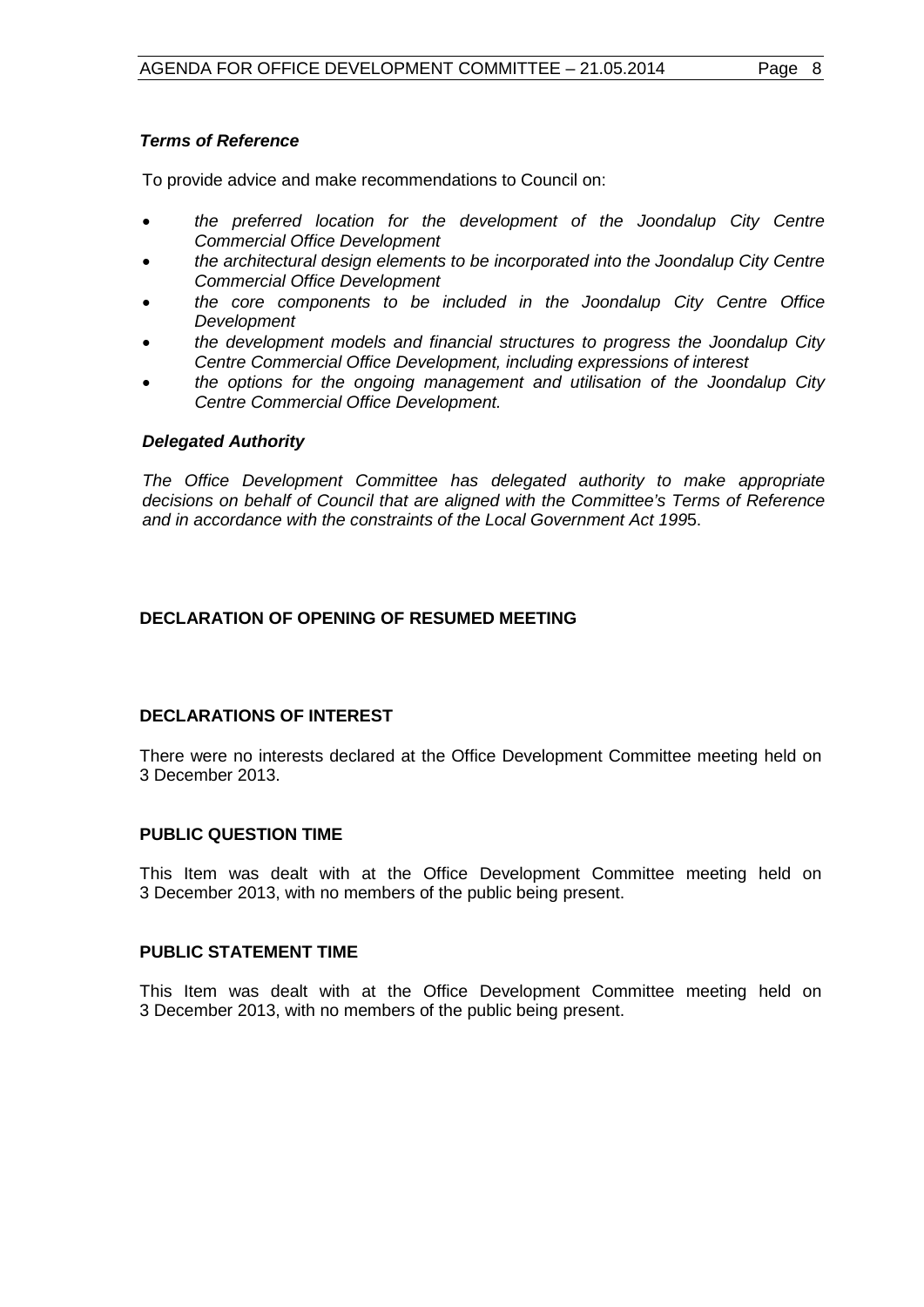# <span id="page-8-0"></span>**APOLOGIES/LEAVE OF ABSENCE**

#### **Leave of Absence Previously Approved:**

| Cr Brian Corr               | 20 May to 24 May 2014 inclusive;         |
|-----------------------------|------------------------------------------|
| Cr Christine Hamilton Prime | 1 June to 20 June 2014 inclusive:        |
| Cr Russ Fishwick, JP        | 4 August to 23 September 2014 inclusive; |
| Cr Philippa Taylor          | 20 August - 12 September 2014 inclusive. |

#### <span id="page-8-1"></span>**CONFIRMATION OF MINUTES**

This Item was dealt with at the Office Development Committee meeting held on 3 December 2013.

#### <span id="page-8-2"></span>**ANNOUNCEMENTS BY THE PRESIDING MEMBER WITHOUT DISCUSSION**

This Item was dealt with at the Office Development Committee meeting held on 3 December 2013.

#### <span id="page-8-3"></span>**IDENTIFICATION OF MATTERS FOR WHICH THE MEETING MAY BE CLOSED TO THE PUBLIC**

Item 1 Confidential – Joondalup City Centre Commercial Office Development: Options to Progress.

#### <span id="page-8-4"></span>**PETITIONS AND DEPUTATIONS**

This Item was dealt with at the Office Development Committee meeting held on 3 December 2013.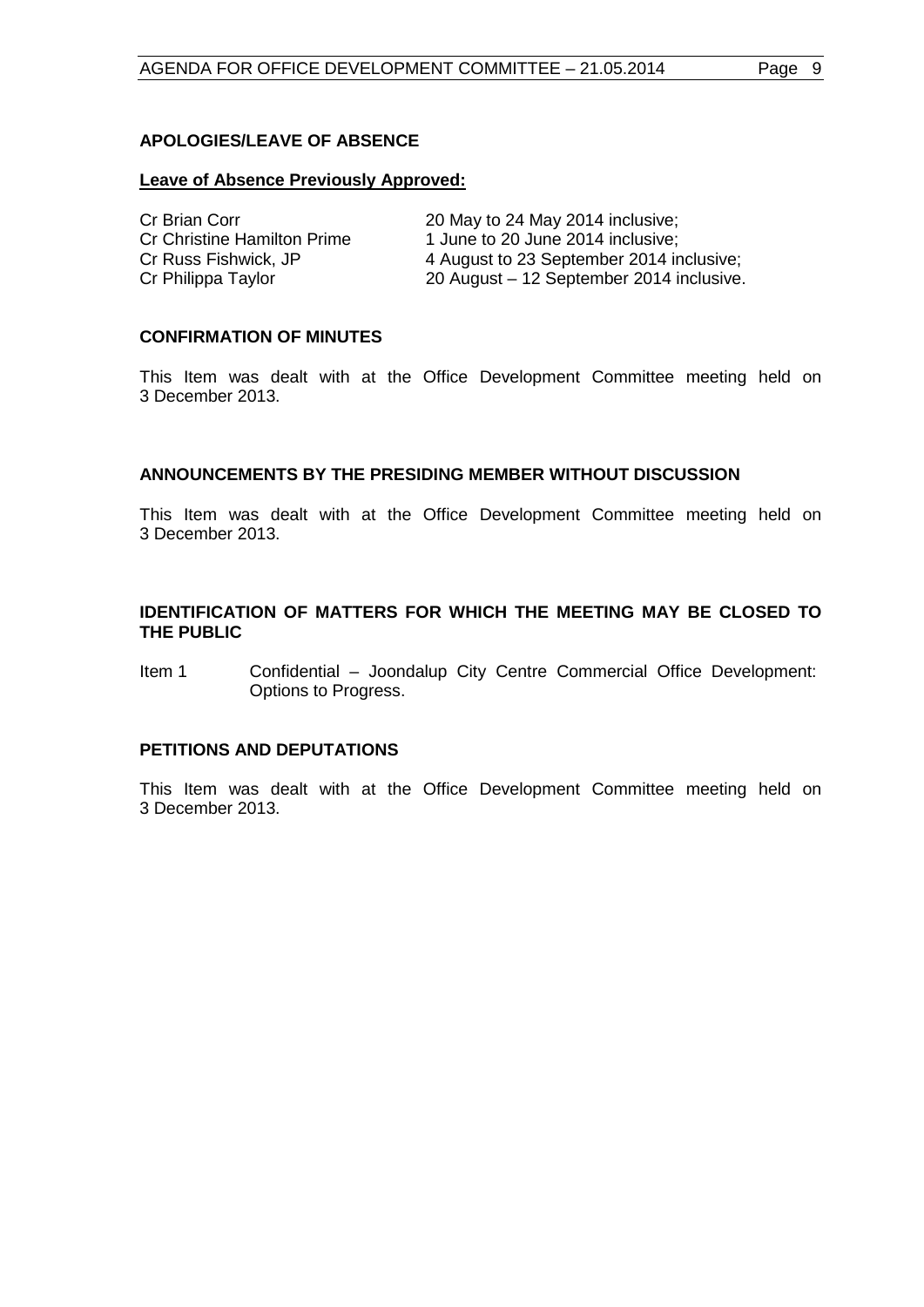# <span id="page-9-0"></span>**REPORTS**

# <span id="page-9-1"></span>**ITEM 1 CONFIDENTIAL – JOONDALUP CITY CENTRE OFFICE DEVELOPMENT: OPTIONS TO PROGRESS**

| <b>WARD</b>                           | <b>North</b>                                                                                                                                                                                        |                                                         |                                     |     |
|---------------------------------------|-----------------------------------------------------------------------------------------------------------------------------------------------------------------------------------------------------|---------------------------------------------------------|-------------------------------------|-----|
| <b>RESPONSIBLE</b><br><b>DIRECTOR</b> | Mr Garry Hunt<br>Office of the CEO                                                                                                                                                                  |                                                         |                                     |     |
| <b>FILE NUMBER</b>                    | 103036, 101515                                                                                                                                                                                      |                                                         |                                     |     |
| <b>ATTACHMENT</b>                     | Attachment 1                                                                                                                                                                                        | Diagrammatic<br>Option 1                                | representation                      | of  |
|                                       | <b>Attachment 2</b>                                                                                                                                                                                 | Diagrammatic<br>Option 2                                | representation                      | of  |
|                                       | <b>Attachment 3</b>                                                                                                                                                                                 | Diagrammatic<br>Option 3                                | representation                      | of  |
|                                       | Attachment 4                                                                                                                                                                                        | Diagrammatic<br>Options 4 to 8                          | representation                      | of  |
|                                       | Attachment 5                                                                                                                                                                                        | Diagrammatic<br>Options 9 to 13.                        | representation                      | of  |
|                                       | (Please Note:                                                                                                                                                                                       | The Report and Attachment<br>official Minute Book only) | confidential and will appear in the | are |
| <b>AUTHORITY / DISCRETION</b>         | Executive - The substantial direction setting<br>and<br>oversight role of Council, such as adopting plans and<br>reports, accepting tenders, directing operations, setting<br>and amending budgets. |                                                         |                                     |     |

This report is confidential in accordance with section 5.23(2)(d) of the *Local Government Act 1995*, which also permits the meeting to be closed to the public for business relating to the following:

*Legal advice obtained, or which may be obtained, by the local government, and which relates to a matter discussed at the meeting.*

A full report was provided to Elected Members under separate cover. The report is not for publication.